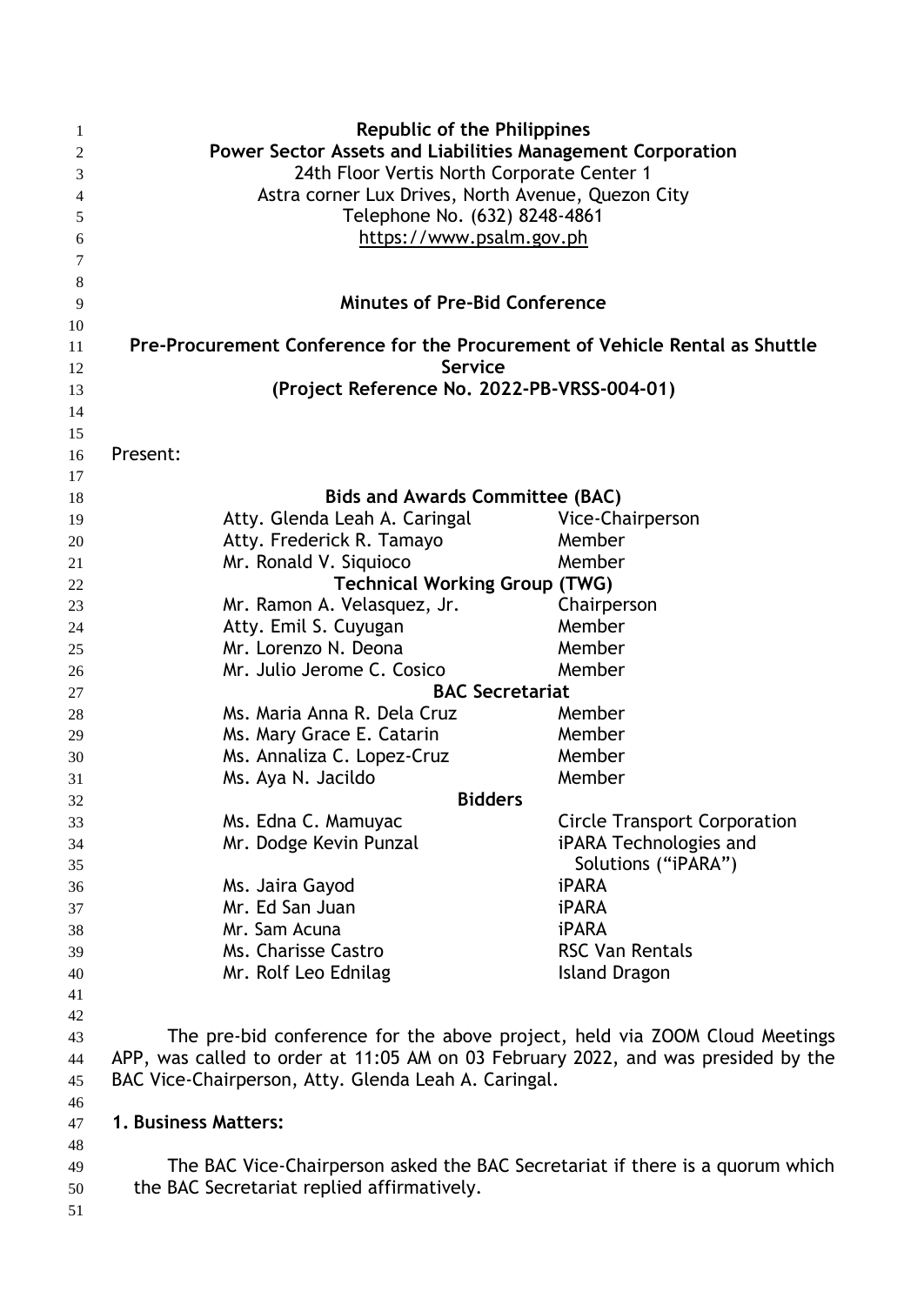The BAC Vice-Chairperson instructed the BAC Secretariat to do a roll call of the members of the BAC, BAC Secretariat, TWG and representatives of the Bidders present in the pre-bid conference. The BAC Vice-Chairperson asked the BAC Secretariat if observers were invited 57 which the BAC Secretariat replied in the affirmative but stated that though invited, no observers attended the pre-bid conference. The BAC then proceeded with the pre-bid conference. **2. Presentation of the Bidding Documents and Clarifications from the Bidders** o The TWG presented and discussed the Bidding Documents. o Mr. Sam Acuna of iPARA wants to be clarified that the "OR" in the list of documents as stated under the Checklist of Technical and Financial Documents to be submitted are optional. The TWG replied that the "OR" refers to the documents to be submitted in addition to the PhilGEPS registration, such as: (1) Registration certificate from Securities and Exchange Commission; (2) Mayor's Permit; and (3) Tax Clearance. But if the bidder submits a valid PhilGEPS Registration Certificate alone during bid submission, this will suffice. The three (3) other documents, however, need to be presented during the post-qualification. o Mr. Rolf Leo Ednilag of Island Dragon inquired if there is a specific year model for the van. The TWG informed Mr. Ednilag that there is no specific year model. But it should have a capacity of fourteen (14) passengers. 83 o Mr. Ed San Juan of iPARA would like to be confirmed regarding the amount of 84 the ABC since he observed that it is higher than the last time. The TWG confirmed that the ABC for the project is Six Million Three Hundred Fifty Thousand Pesos (Php6,350,000.00) for seven (7) passenger vans unlike the previous project which is for four (4) passenger vans only. The BAC Vice-Chairperson then asked each representative of the Bidders for any additional questions or clarification, to which all responded none. Moreover, the BAC Secretariat informed the Bidders that in case they may have additional inquiries and clarifications, they can send them, at least ten (10) days prior to bid opening, through the official e-mail address of the BAC Secretariat as indicated in the Bidding Documents.